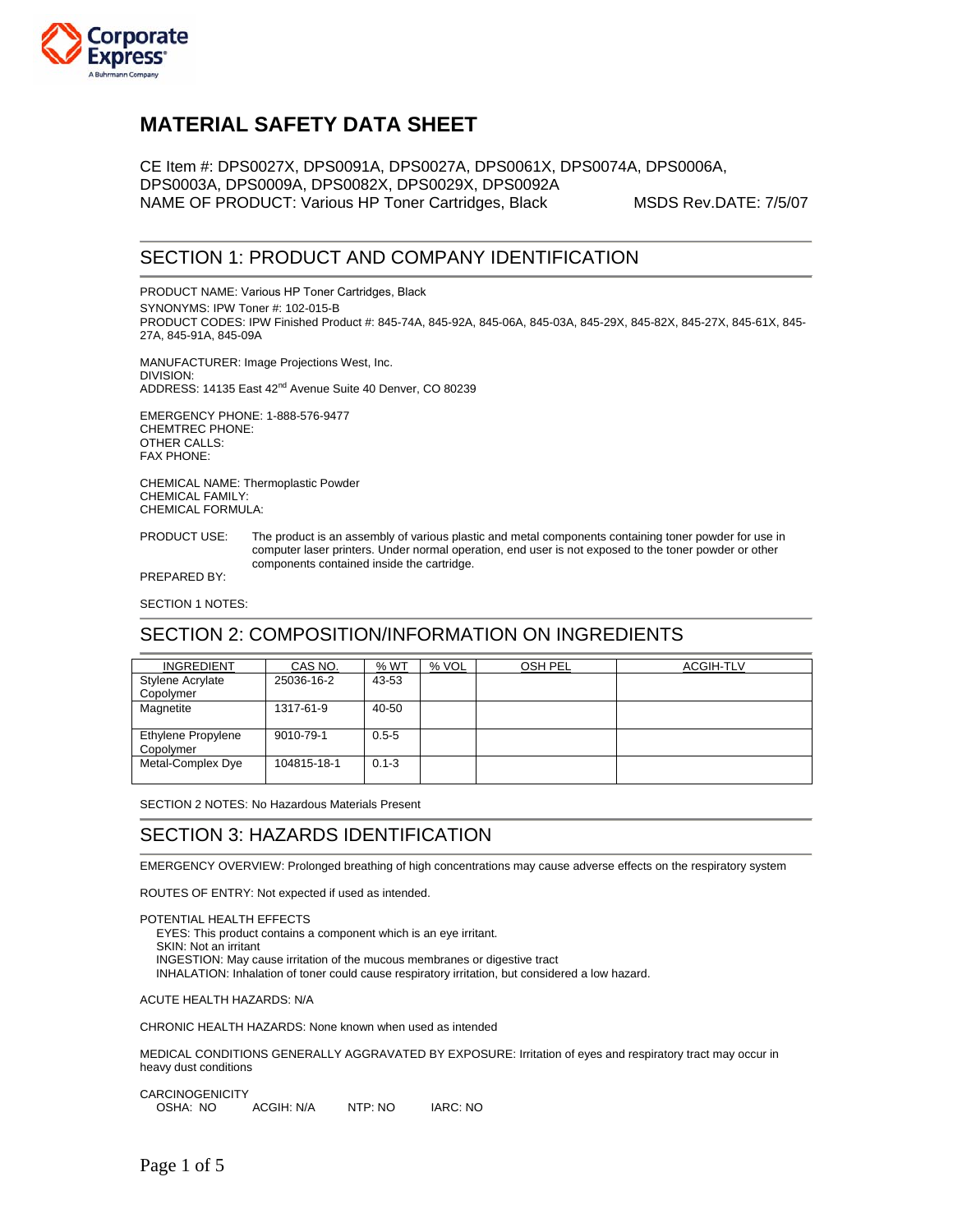

OTHER: N/A

SECTION 3 NOTES:

#### SECTION 4: FIRST AID MEASURES

| EYES:                                           | In case of contact immediately flush with plenty of low pressure water for at least 15 minutes. Remove any<br>contact lenses to ensure thorough flushing. If redness, itching, or a burning sensation develops, have eyes<br>examined and treated by medical personnel |  |  |  |
|-------------------------------------------------|------------------------------------------------------------------------------------------------------------------------------------------------------------------------------------------------------------------------------------------------------------------------|--|--|--|
| SKIN:                                           | Wash well with soap and running water. If redness, itching, or a burning sensation develops, have eyes<br>examined and treated by medical personnel. Wash contaminated clothing and decontaminate footwear<br>before reuse.                                            |  |  |  |
| INGESTION:                                      | DO NOT INDUCE VOMITING. Give one or two glasses of water to drink and refer to medical personnel of<br>take direction from either a physician or a poison control center. Never give anything by mouth to an<br>unconscious person.                                    |  |  |  |
| INHALATION:                                     | Remove to fresh air immediately. Get medical attention if needed.                                                                                                                                                                                                      |  |  |  |
| NOTES TO PHYSICIANS OR FIRST AID PROVIDERS: N/A |                                                                                                                                                                                                                                                                        |  |  |  |

SECTION 4 NOTES:

#### SECTION 5: FIRE-FIGHTING MEASURES

| FLAMMABLE LIMITS IN AIR, UPPER:<br>(% BY VOLUME)<br>LOWER:                       |                                                                                                                                                |
|----------------------------------------------------------------------------------|------------------------------------------------------------------------------------------------------------------------------------------------|
| <b>FLASH POINT:</b><br>F: N/A<br>C: N/A<br><b>METHOD USED: N/A</b>               |                                                                                                                                                |
| <b>AUTOIGNITION TEMPERATURE:</b><br>IF: N/A<br>C: N/A                            |                                                                                                                                                |
| NFPA HAZARD CLASSIFICATION<br><b>HEALTH:</b><br>FLAMMABILITY: 1 Slight<br>OTHER: | <b>REACTIVITY:</b>                                                                                                                             |
| HMIS HAZARD CLASSIFICATION<br>FLAMMABILITY: 1 Slight<br>HEALTH:<br>PROTECTION:   | <b>REACTIVITY:</b>                                                                                                                             |
| <b>EXTINGUISHING MEDIA:</b>                                                      | Water, Dry Chemical, Foam, Carbon Dioxide                                                                                                      |
| <b>SPECIAL FIRE FIGHTING PROCEDURES:</b>                                         | Do not release run-off from fire control methods to sewers or waterways.                                                                       |
| UNUSUAL FIRE AND EXPLOSION HAZARDS:                                              | May form explosive dust-air mixture.                                                                                                           |
| HAZARDOUS DECOMPOSITION PRODUCTS:                                                | Carbon monoxide, carbon dioxide, nitrogen oxide and smoke. Under<br>certain conditions some aliphatic aldehydes and carboxylic acids may form. |

SECTION 5 NOTES: Fire fighting equipment: Because fire may produce toxic thermal decomposition products, wear a selfcontained breathing apparatus (SCBA) with full facepiece operated in pressure-demand or positive-pressure mode.

### SECTION 6: ACCIDENTAL RELEASE MEASURES

SPILL/LEAK PROCEDURES: N/A

SMALL SPILLS: Scoop into container for disposal, suction up remaining material with high efficiency vacuum cleaner.<br>LARGE SPILLS: Scoop into container for disposal, suction up remaining material with high efficiency vacuum LARGE SPILLS: Scoop into container for disposal, suction up remaining material with high efficiency vacuum cleaner.<br>CONTAINMENT: For large spills, avoid suspending particles, collect for later disposal. Do not release into For large spills, avoid suspending particles, collect for later disposal. Do not release into sewers or waterways. CLEANUP: No special requirements.

SECTION 6 NOTES: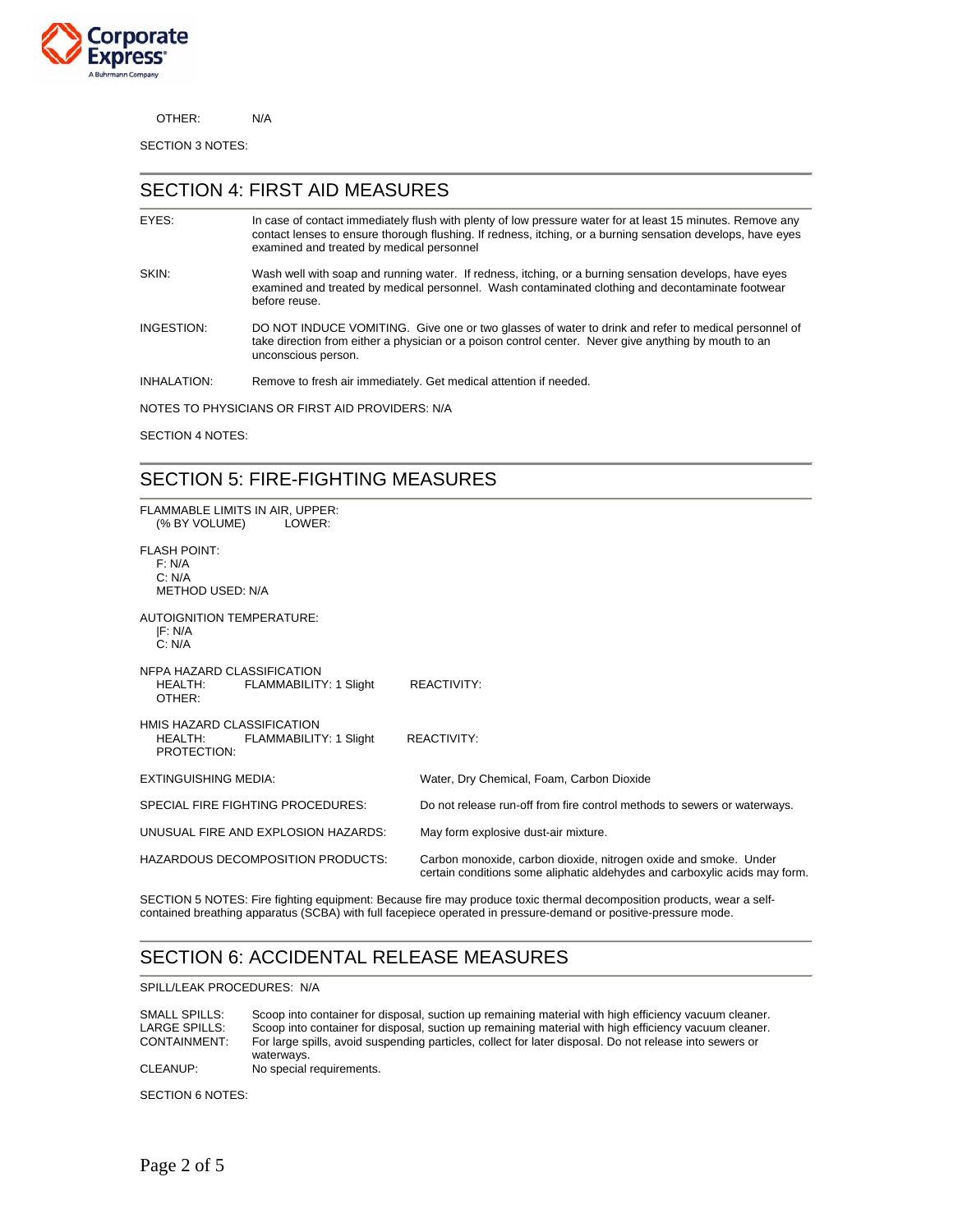

#### SECTION 7: HANDLING AND STORAGE

HANDLING PRECUATIONS: Prevent skin and eye contact. Follow procedures specified in the National Fire Protection Association Codes and Standards for handling combustible dusts. May form combustible dust cloud in air. Avoid pneumatic conveying systems, as well as grinding and other physical operations which may create dust and a potential dust explosion hazard. Maintain good housekeeping to minimize dust generation and accumulation.

STORAGE REQUIREMENTS: Store in a cool, dry location, away from incompatible materials.

OTHER PRECAUTIONS: Keep container closed. Store away from traffic.

SECTION 7 NOTES:

## SECTION 8: EXPOSURE CONTROLS/PERSONAL PROTECTION

ENGINEERING CONTROLS:

| <b>VENTILATION:</b>                   | Use ventilation adequate to maintain safe levels. Open containers in well-ventilated areas to avoid<br>inhalation of accumulated residual monomers or other volatile components which may be present at trace<br>levels. |                                                                                                                                                                                                                                                                                                                                                                                         |  |
|---------------------------------------|--------------------------------------------------------------------------------------------------------------------------------------------------------------------------------------------------------------------------|-----------------------------------------------------------------------------------------------------------------------------------------------------------------------------------------------------------------------------------------------------------------------------------------------------------------------------------------------------------------------------------------|--|
| <b>RESPIRATORY PROTECTION:</b>        |                                                                                                                                                                                                                          | Use NIOSH certified full face piece respirator for dusts.                                                                                                                                                                                                                                                                                                                               |  |
| <b>PROTECTIVE CLOTHING/EQUIPMENT:</b> |                                                                                                                                                                                                                          | Wear chemically protective gloves, boots, aprons, and gauntlets to prevent prolonged<br>or repeated skin contact. Wear protective eyeglasses or chemical safety goggles, per<br>OSHA eye- and face-protection regulations (29CFR 1910.133). Contact lenses are not<br>eye protective devices. Appropriate protection must be worn instead of, or in<br>conjunction with contact lenses. |  |
| <b>SAFETY STATIONS:</b>               |                                                                                                                                                                                                                          | Make emergency eyewash stations and washing facilities available in work area.                                                                                                                                                                                                                                                                                                          |  |
| <b>CONTAMINATED EQUIPMENT:</b>        |                                                                                                                                                                                                                          | Separate contaminated work clothing from street clothes. Launder before re-use.<br>Remove this material from your shoes and clean personal protective equipment.                                                                                                                                                                                                                        |  |
| SECTION 8 NOTES:                      |                                                                                                                                                                                                                          | Never eat, drink, or smoke in work areas. Practice good personal hygiene after using<br>this material, especially before eating, drinking, using the toilet, or applying cosmetics.                                                                                                                                                                                                     |  |

### SECTION 9: PHYSICAL AND CHEMICAL PROPERTIES

APPEARANCE: Black powder ODOR: Faint odor pH AS SUPPLIED: N/A pH (Other): N/A BOILING POINT: N/A F: N/A C: N/A MELTING POINT: F: C: >110 deg. FREEZING POINT: N/A F: N/A C: N/A VAPOR PRESSURE (mmHg): N/A @ F: N/A C: N/A VAPOR DENSITY (AIR = 1): Heavier than air @ F: N/A C: N/A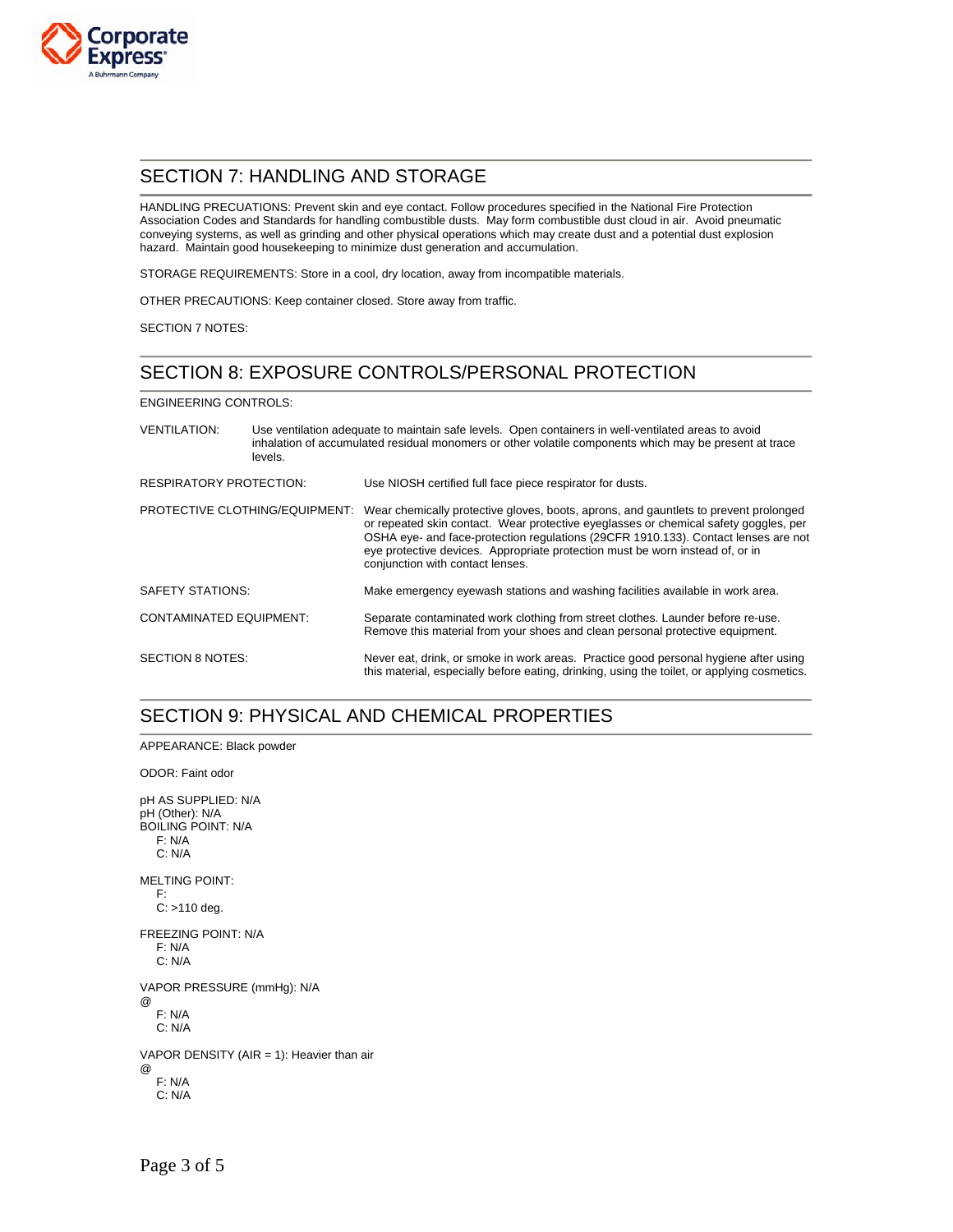

SPECIFIC GRAVITY (H2O = 1): 1.3-1.8 @ F:

 C: 4 deg. EVAPORATION RATE: N/A

BASIS (=1): N/A

SOLUBILITY IN WATER: Insoluble

PERCENT SOLIDS BY WEIGHT: N/A

PERCENT VOLATILE: BY WT: N/A BY VOL @ F: N/A C: N/A VOLATILE ORGANIC COMPOUNDS (VOC): N/A WITH WATER: LBS/GAL WITHOUT WATER:

MOLECULAR WEIGHT: N/A VISCOSITY: N/A @ F: N/A C: N/A

SECTION 9 NOTES:

### SECTION 10: STABILITY AND REACTIVITY

STABILITY: Stable

POLYMERIZATION: Will not occur

CONDITIONS TO AVOID: N/A

INCOMPATIBILITY (MATERIAL TO AVOID): Strong oxidizers

HAZARDOUS DECOMPOSITION OR BY-PRODUCTS: N/A

SECTION 10 NOTES:

## SECTION 11: TOXICOLOGICAL INFORMATION

Eye Effects: N/A Skin Effects: N/A Toxicity Data: N/A Acute Inhalation Effects: N/A Acute Oral Effects: N/A Chronic Effects: N/A Carcinogenicity: N/A Mutagenicity: Ames Negative Teratogenicity: N/A

SECTION 11 NOTES:

#### SECTION 12: ECOLOGICAL INFORMATION

Ecotoxicity: N/A Environmental Fate: N/A Environmental Degradation: N/A Soil Absorption/Mobility: N/A

SECTION 12 NOTES: